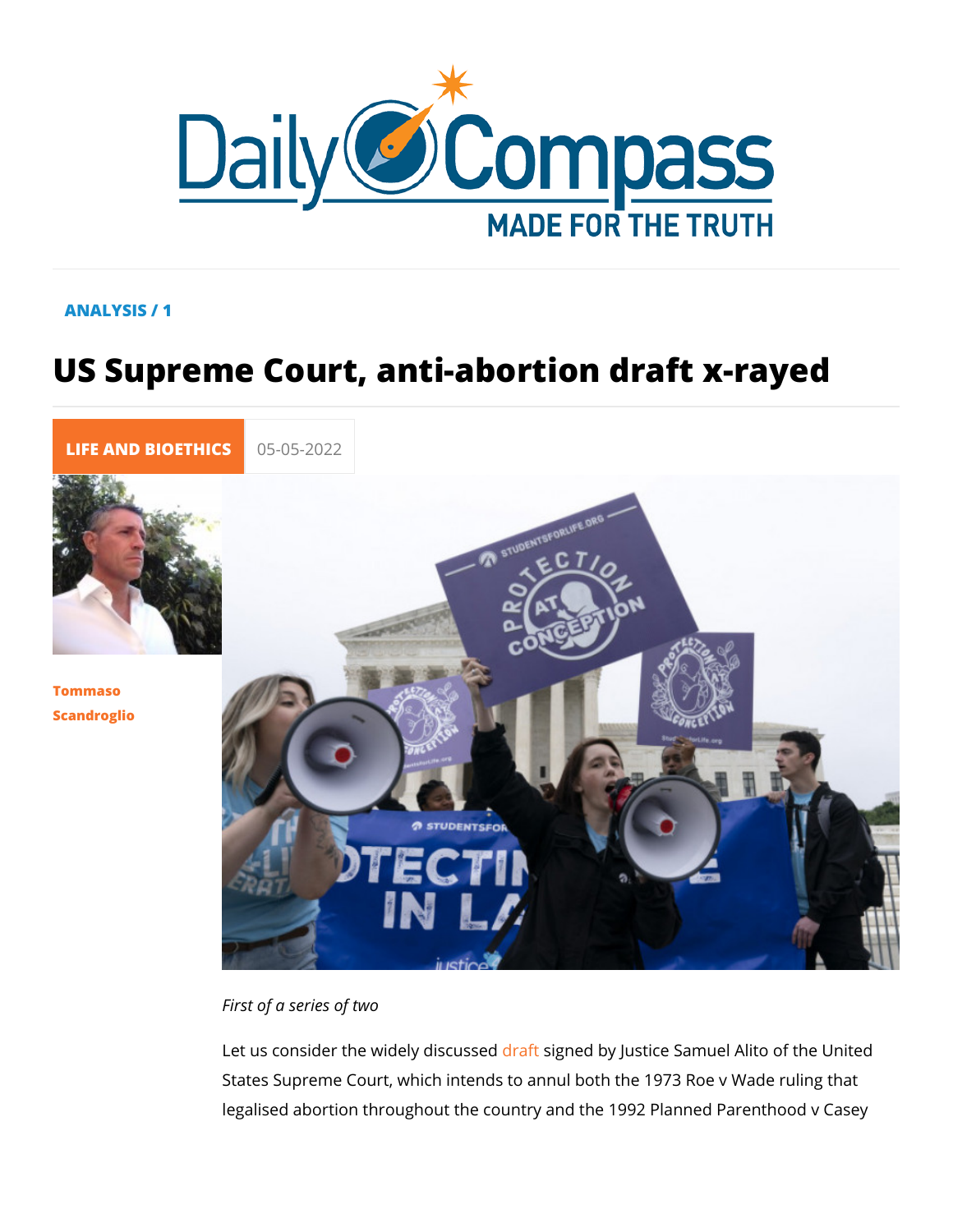ruling that, in essence, upheld the first ruling. We note that this is a first draft, drawn up in February, which was probably followed by others. The opinion on these two rulings stems from the decision of the 5th Circuit Court of Appeals, based in New Orleans, which deemed unconstitutional the Gestational Age Act of 2018 in Mississippi, which prohibits abortion after 15 weeks of gestation, except in two special cases. Those who opposed the decision of the 5th Circuit Court of Appeals asked that the legality of the Roe and Casey rulings be reviewed for their legitimacy, which the Supreme Court carried out. The litigation before the Court is still open and will close in late June or early July, so both the decision on the Mississippi law and the judgments contained in the draft can still be reviewed.

**Let's begin with the decision signed by the five Republican justices:** p. 5 "We hold that Roe and Casey must be overruled. The Constitution makes no reference to abortion, and no such right is implicitly protected by any constitutional provision". To analyse the reasons behind this decision, a preliminary clarification is required. Alito writes in the draft: p. 29 "Our decision is not based on any view about when a State should regard prenatal life as having rights or legally cognizable interests". The Court therefore leaves to the individual States the question of the possible subjective legality of the unborn child and, prior to, its personal status. The two judgments referred to above are unlawful for other reasons which we shall examine briefly here.

## **THE LEGAL TRADITION**

The justices in the Roe sentence legalised abortion by relying on the principle of privacy, which was implicitly derived from another principle contained in the Fourteenth Amendment: the principle of liberty. But today's Supreme Court justices, in addition to pointing out that nowhere in the Constitution is the right to abortion mentioned, had an easy time explaining that it was impossible for the writers of that amendment to include abortion in the concept of liberty: p. 23 "By 1868, when the Fourteenth Amendment was ratified, three-quarters of the States, 28 out of 37, had enacted statutes making abortion a crime". The other States enacted similar laws in subsequent years. As evidence of this, the Court, in Appendices A and B, cites extracts from 50 statutes making abortion a crime. Thus, the Fourteenth Amendment does not protect the freedom to have an abortion: p. 14 "When we engage in that enquiry in the present case [concerning the concept of liberty], the clear answer is that the Fourteenth Amendment does not protect the right to an abortion".

**This pro-life legal tradition remained largely intact** until the Roe judgment: p. 2 "At the time of Roe, 30 States still prohibited abortion at all stages". Why? p. 29 "There is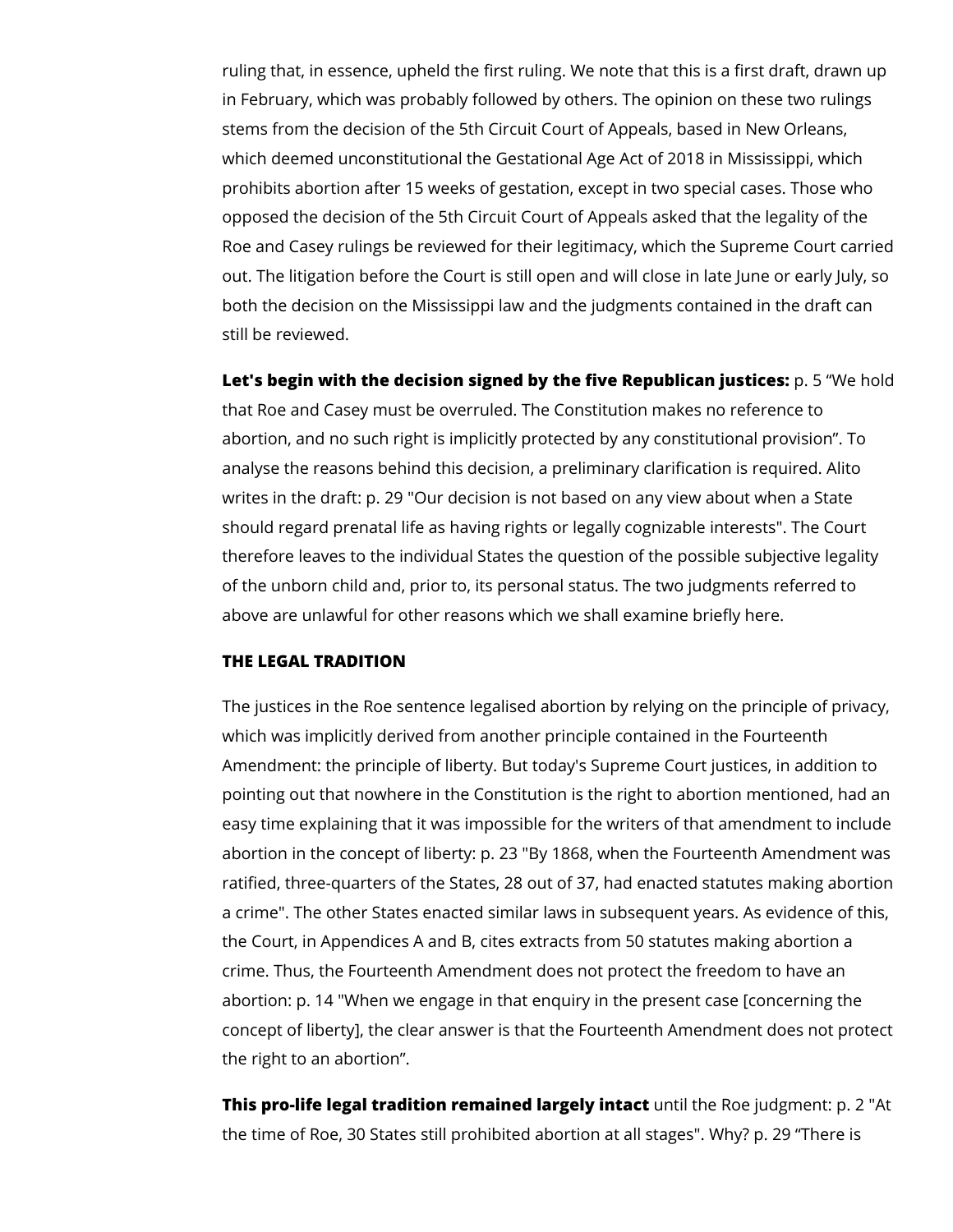ample evidence that the passage of these laws was instead spurred by a sincere belief that abortion kills a human being." The Court therefore maintains that p. 24 "The inescapable conclusion is that a right to abortion is not deeply rooted in the Nation's history and traditions", also because, "On the contrary, an unbroken tradition of prohibiting abortion on pain of criminal punishment persisted from the earliest days of the common law until 1973. […] "Until the latter part of the 20th century, there was no support in American law for a constitutional right to obtain an abortion. None indeed. No state constitutional provision had recognised such a right. Until a few years before Roe was handed down, no federal or state court had recognised such a right. Nor was there any academic treatise of which we are aware" (pp. 24-25; p.15) that recognised it. This means that in 1973, the Court invented the idea that abortion was a right from scratch because there was no support for it either in the Constitution or in the American common law tradition.

### **DEMOCRATIC SHORTCOMINGS**

This decision thus appears clearly undemocratic because it is arbitrary, apodictic in its premise: "wielding nothing but 'raw judicial power', the Court usurped the power to address a question of profound moral and social importance that the Constitution unequivocally leaves to the people. […] The Court short-circuited the democratic process by closing it to the large number of Americans who dissented in any respect from Roe" (p. 40). This impositional attitude is also characteristic of the Casey judgment, which "claimed the authority to impose a permanent settlement of the issue of a constitutional abortion right simply by saying that the matter was closed" (pp. 63-64).

**The Supreme Court justices also note** that the structure of the Roe decision is more reminiscent of a law than a judgment. Further evidence that the justices are behaving like parliamentarians: "Without any grounding in the constitutional text, history, or precedent, it imposed on the entire country a detailed set of rules much like those that one might expect to find in a statute or regulation" (p. 42).

### **FREEDOM**

As we have seen, Roe based the legitimacy of abortion on the concept of freedom, which, however, until then had not been extended to include the right to abortion. The Casey judgment also hinges the presumed right to abortion on the same concept, which - as we read in the text of the judgment itself - corresponds to the possibility of making "intimate and personal choices. At the heart of liberty is the right to define one's own concept of existence, of meaning of the universe, and of the mystery of human life" (p.